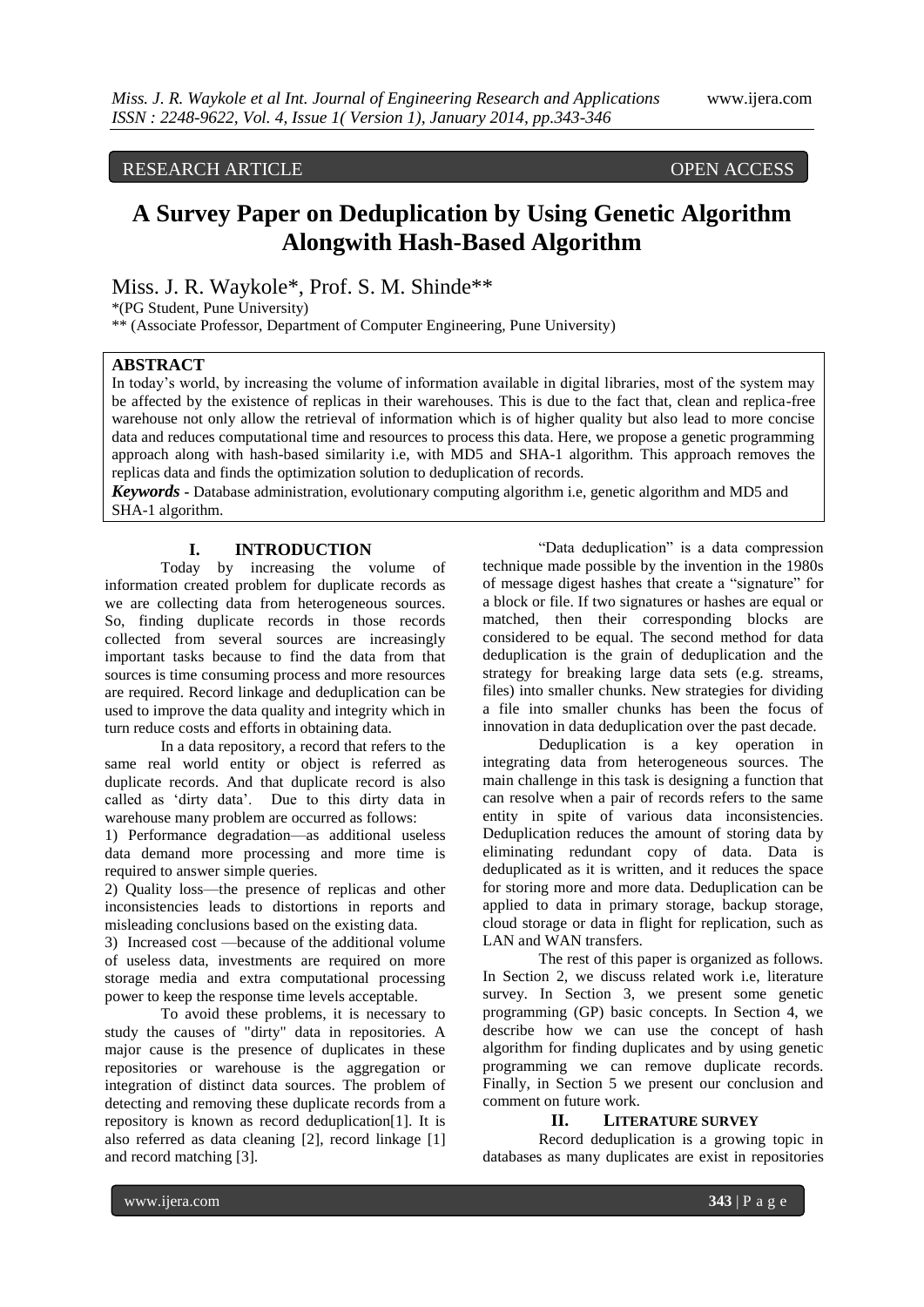or warehouses. This problem is arises mainly when collecting data from heterogeneous sources. To solve these inconsistencies, it is necessary to design deduplication function by combining the information available from repositories and identify whether a pair of record refers to the real world entity. Following approaches for record deduplication:

#### **i) Probabilistic approach**

Newcombe et al. [5] were the first ones to address the record deduplication problem as a Bayesian inference problem i.e, a probabilistic problem and proposed the first approach to automatically handle duplicates. However, their approach was considered empirical [10] since it lacks statistical ground.

After Newcombe et al."s work, Fellegi and Sunter[4] proposed a more elaborated statistical approach to deal with this problem. Their method depends on the definition of two boundary values that are used to classify a pair of records as being duplicates or not. It is implemented with Bayes's rule and Naive based classification. This method is implemented in the tool such as, Febrl[2], usually work with two boundaries as follows:

- 1. Positive identification boundary—if the similarity value lies above this boundary, the records are considered to be duplicated.<br>2. Negative identification
- boundary—if the similarity value lies below this boundary, the records are considered not to be duplicated.

For the situation in which similarity values lies between the two boundaries, the records are classified as "possible matches or considered as their exist replicas" and, in this case, a human judgment is necessary.

## **Limitations of Probabilistic Approach:**

- This method depends on the two boundary values definition that are used to classify a pair of records as being duplicates or not.
- Bad boundaries may increase the number of identification errors.

## **ii) Machine Learning approach**

This method apply machine learning techniques for deriving record level similarity functions that combine field-level similarity functions, including the weights of records [6], [7], [8], [9]. It uses a small portion of the available data for training. This training data set is assumed to have similar characteristics to those of the test data set, which makes feasible to the machine learning techniques to generalize their solutions to unseen data.

It uses this approach to improve both the similarity functions that are applied to compare record fields and the way the pieces of evidence are

combined. The main idea behind this approach is that, given a set of record pairs, the similarity between two attributes (e.g., two text strings) is the probability of finding the score of best alignment between them, so the higher the probability, the bigger the similarity between these attributes.

The adaptive approach presented in [8] consists of using examples for training a learning algorithm to evaluate the similarity between two given names, i.e., strings representing identifiers. We use the term attribute to generally refer to table attributes, record fields, data items, etc. This approach is applied to both clustering and pair-wise matching.

During the learning phase, the mapping rule and the transformation weights are defined. The process of combining the transformation weights is executed using decision trees. This system differs from the others in the sense that it tries to reduce the amount of necessary training, depending on userprovided information about the most relevant cases for training.

Active Atlas is an object identification system that aims at learning mapping rules for identifying similar records from distinct data sources. The process involves two steps as follows:

1) First, a candidate mapping generator proposes a set of possible mappings between the two set of records by comparing their attribute values and computing similarity scores for the proposed mappings.

2) Then, a mapping rule learner determines which of the proposed mappings are correct by learning the appropriate mapping rules for that specific application domain. This learning step is executed by using a decision tree.

#### **Limitations of Machine Learning Approach:**

- It requires large computation and memory storage requirement is high.
- Machine-learning techniques are data oriented i.e, they model the relationships contained in the training data set.

#### **iii) Genetic Algorithm**

Genetic Programming is one of the evolutionary programming technique which having the properties of natural selection or natural evolution.<br>The main aspects that distinguish genetic main aspects that programming from other evolutionary technique is that it represents the concept and interpretation of a problem as a computer program and even the data are viewed and manipulated in this way. This genetic programming is able to discover the variable and relationship with each other and find the correct functional form. It is having mainly three operation such as selection, crossover and mutation. All the operation has been included in the algorithm.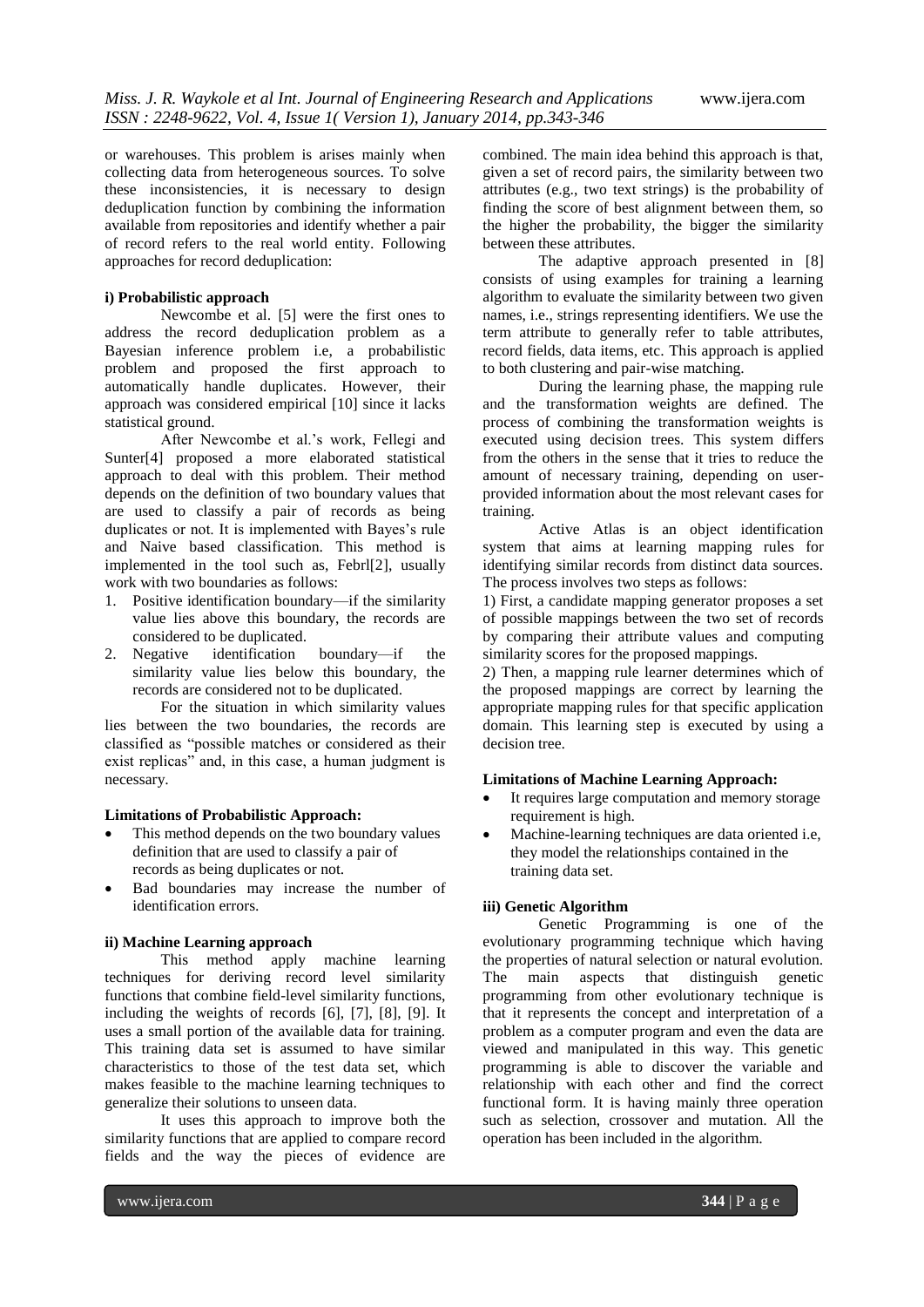In this paper, we will see the overview of genetic programming and its basic concepts in Section 3. Also we will provide an approach for record deduplication by using genetic algorithm.

#### **Features of genetic programming:**

- 1) Working with multi-objective problems.
- 2) Good performance on searching over very large possibly infinite search spaces, where the optimal solution in many cases is not known, usually providing near-optimal answers.
- 3) The main aspect that distinguishes GP from other evolutionary techniques is that it represents the concepts and the interpretation of a problem as a computer program and even the data are viewed and manipulated in this way.
- 4) Applicability to symbolic regression problems.
- 5) Able to discover the independent variables and their relationships with each other and with any dependent variable.

#### **III. GENETIC PROGRAMMING CONCEPTS**

Evolutionary computation is an area of computer science, which is inspired by the principles of natural selection as introduced by Charles Darwin. Genetic Programming is one of the best known evolutionary programming, which comes under machine learning.

To simulate the process of natural selection in a computer, we need to define the following: a representation of an individual. At each point during the search space we maintain a generation of individuals. In GP each individuals represents the possible solution for the problem. These individuals are represented by means of complex data structures such as trees, or graphs. After the initial population has been created, an actual evolutionary process starts [12].

A genetic algorithm (GA) is an evolutionary algorithm that is used to solve optimization problems. The algorithm iteratively refines an initial population of potential solutions until a solution is found. An initial population of solutions is created randomly. These solutions are then evaluated using a fitness function. A selection method is applied in order to choose a parent. Genetic operators are applied to the chosen parents to create offspring. This process of evaluation, selection and recreation is continued until either a solution has been found or a number of iterations/generations have been reached. It is well known for its best performance in searching large spaces and as well as its capability to operate over the population of individuals. It not only creates new solutions but also allows new combination of features[12]. The basic flow of genetic algorithm is shown in figure below.



**Fig.1 Overview of genetic algorithm**

It includes individual i.e., any possible solution and population i.e., group of all individuals. Elements of chromosome are called genes. Chromosome is a set of genes and contains a solution in the form of genes. A gene contains a part of solution i.e. it determines the solution. The population size is one of the most important parameters that play a significant role in the performance of the genetic algorithms. A good population of individuals contains a diverse selection of potential building blocks resulting in better exploration.

Selection is the process of determining the number of times a particular individual is chosen for reproduction and, thus, the number of offspring that an individual will produce. In this, Roulette wheel selection is used. In roulette wheel selection, possible solutions are assigned fitness by the fitness function. This fitness level is used to associate a probability of selection with each individual. While candidate solutions with a higher fitness will be less likely to be eliminated, there is still a chance that they may be. With roulette wheel selection there is a chance some weaker solutions may survive the selection process; this is an advantage, as though a solution may be weak, it may include some component which could prove useful following the recombination process. Here, the fitness function is calculated by cosine similarity and string based similarity and then it applies to genetic algorithm[11].

## **IV. GA APPLIED TO RECORD DEDUPLICATION WITH HASH-BASED ALGORITHM**

In this work, we propose a representation based on trees for the individuals of the GP process which, in our case, represent possible record deduplication functions. More specifically, to perform the record deduplication, we calculate fitness function based on hash algorithm i.e, with MD5 and SHA-1 algorithm. If for two records same hash value is generated, then we consider it as duplicate record and